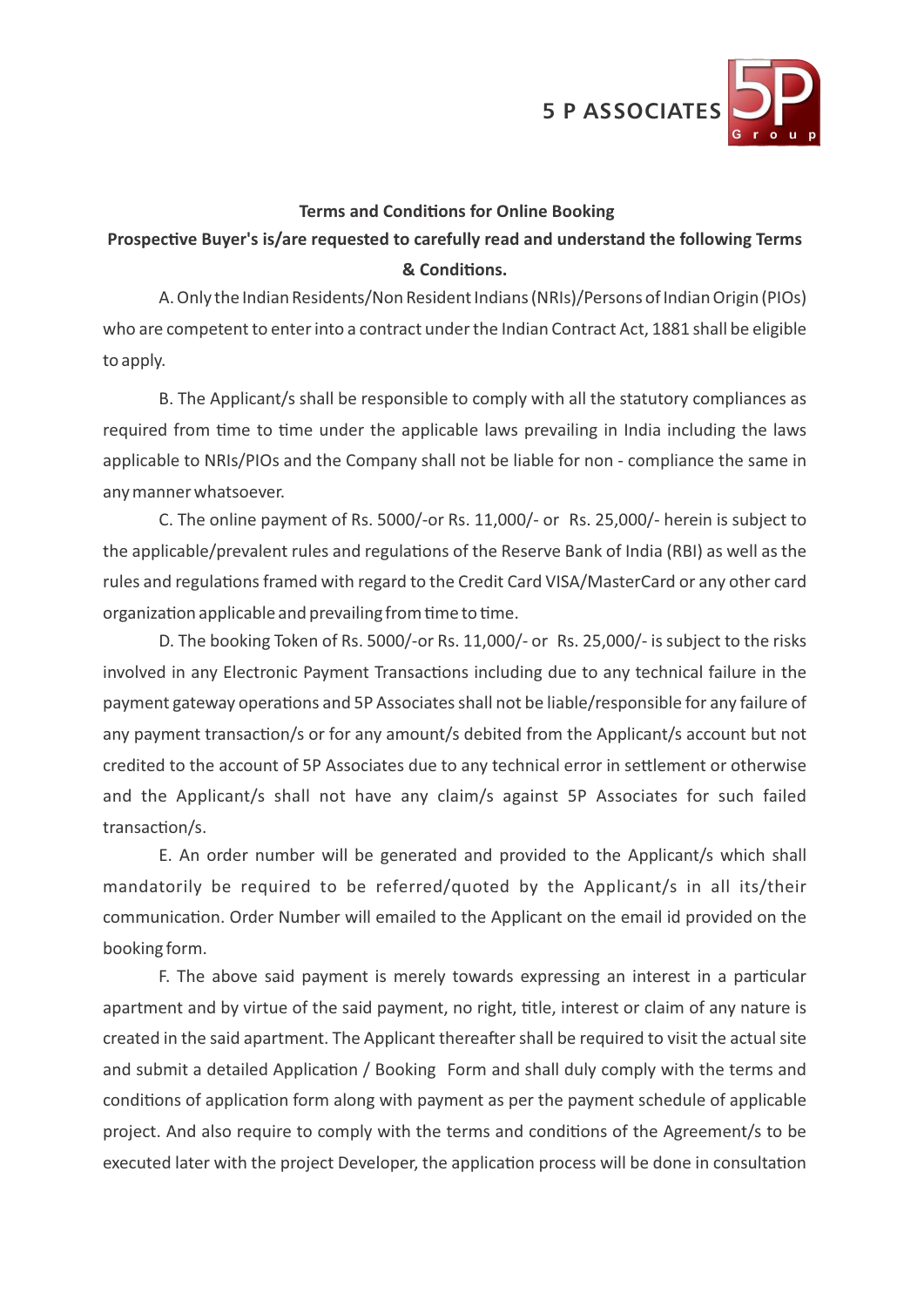with 5P Associates.

G. 5P Associates will intimate the applicant/s about the available details of Floor Number/ Apartment Number/ Other Details in accordance with the apartment applied by the Applicant within 7 days from the time of the said transaction and thereafter the Applicant shall submit the Application Form duly filled; accepting payment Terms & Conditions within a period of 12 days from the date of said transaction. However, in case of non - availability of the applied inventory **by the Applicant the booking token amount (Rs. 5000/-or Rs. 11,000/- or Rs. 25,000/-) made as an intent to buy, shall not be charged.** 

H. Except, project- 5P Aria & Sai Shristi, 5P Associastes acts as an authorised consultent for the projects displayed on website www.5pgroup.in. Upon the booking of other than above, said booking payment being credited to the account of 5P Associates, will be transferred to respected project developer's account.

Upon the Applicant/s submitting the duly filled-in Application Form to 5P Associates as above, the said payment shall be adjusted against the entire Sale consideration payable towards the consideration of the apartment, as per the Application Form.

## In the event of cancellations of order:-

• Before confirmation of inventory by 5P Associates, no cancellation fees shall be charged to the applicant

• Post confirmation of inventory by 5P Associates and signing of Application form by the Applicant, 2% of the flat value will be deducted as cancellation fees.

• Any cancellation post confirmation of flat and making 2nd payment– Terms and Conditions of the Application Form signed will be applicable

I. The entire consideration value and the other charges shall be payable as per the Payment Schedule plan.

J. In case it is learnt/understood by any means that the Applicant/s has /have misrepresented any fact/s or information, in such case such applications will be summarily terminated and the above said payment shall stand automatically forfeited.

## **PRIVACY POLICY:**

The information which is provided by the Applicant/s herein may be used by 5P Associates :-

• To send important notices/communications regarding the status of their Application and the relevant policies, terms, conditions, etc. of 5P Associates;

• To keep the Applicant/s posted on their project launches, announcements, project updates and upcoming events and to improve their services, contents, advertising. If the Applicant/s do/es not